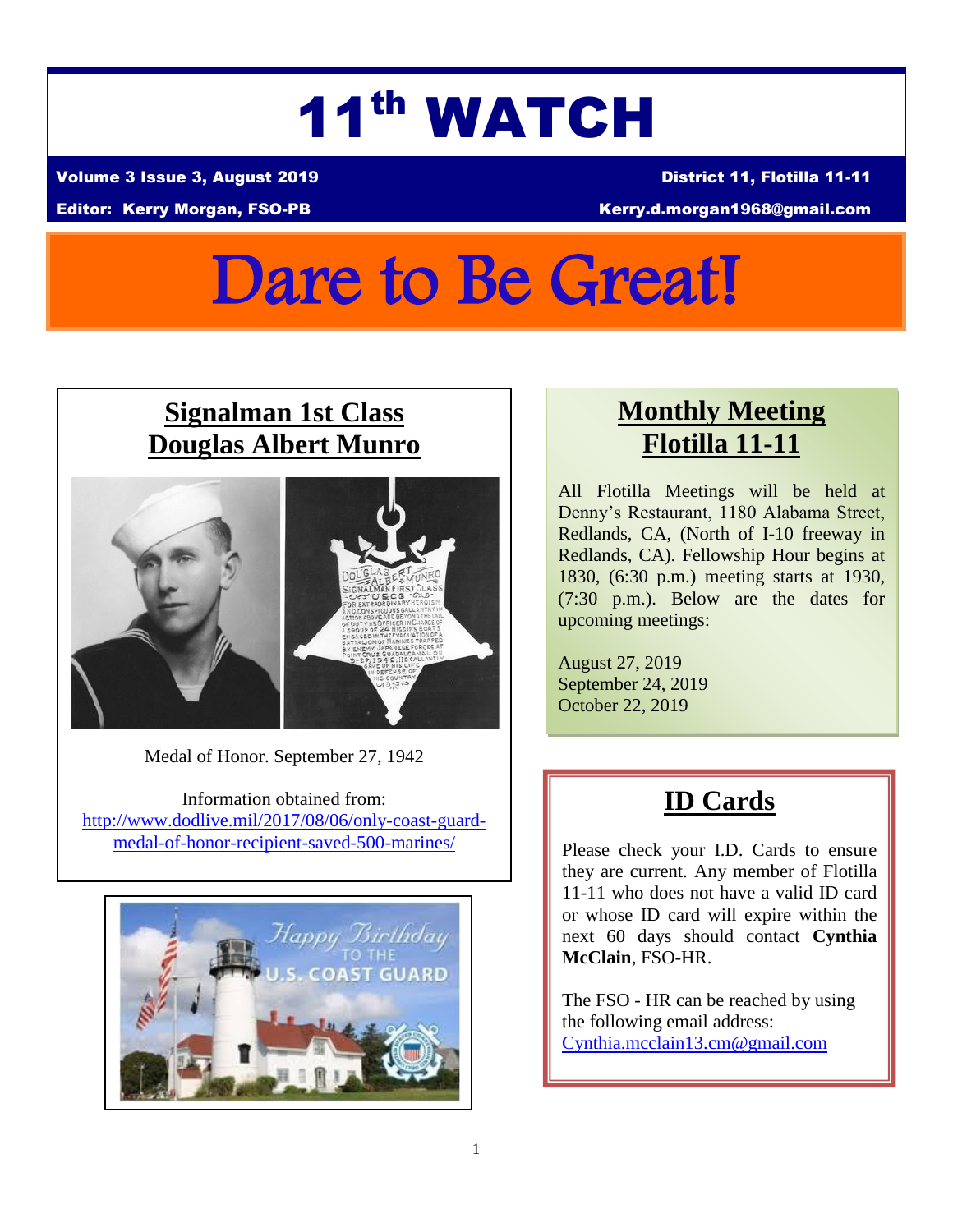

## **New Flotilla Commander and Flotilla Vice Commander Needed**

Once again it is time to vote for the new Flotilla Commander and Vice Flotilla Commander.

These two positions are the only two in the flotilla that require a vote to take office. The flotilla will be voting in the new officers during the September meeting and they will take office on the first day of the New Year. Our current Flotilla Commander will be stepping down at the end of this year as he has completed his maximum allotted time of two years.

Currently there are four officers vying for the two positions:

The present Flotilla Vice Commander, Christopher Rosario, is hoping to become the next Flotilla Commander.

A former Flotilla Commander, Carl Dougherty, The Flotilla Staff Officer for Human Resources, Cynthia McClain and the Division Staff Officer for Diversity, Robert Gutman, are all hoping you will vote for them to become the next Flotilla Vice Commander.

If you would like to vote for one of these excellent choices, you have to be at the flotilla meeting in September. You cannot mail in your vote or vote online, only those present at the meeting are eligible to vote.



Christopher Rosario Cynthia McClain Robert Gutman

Article by Kerry Morgan, FSO-PB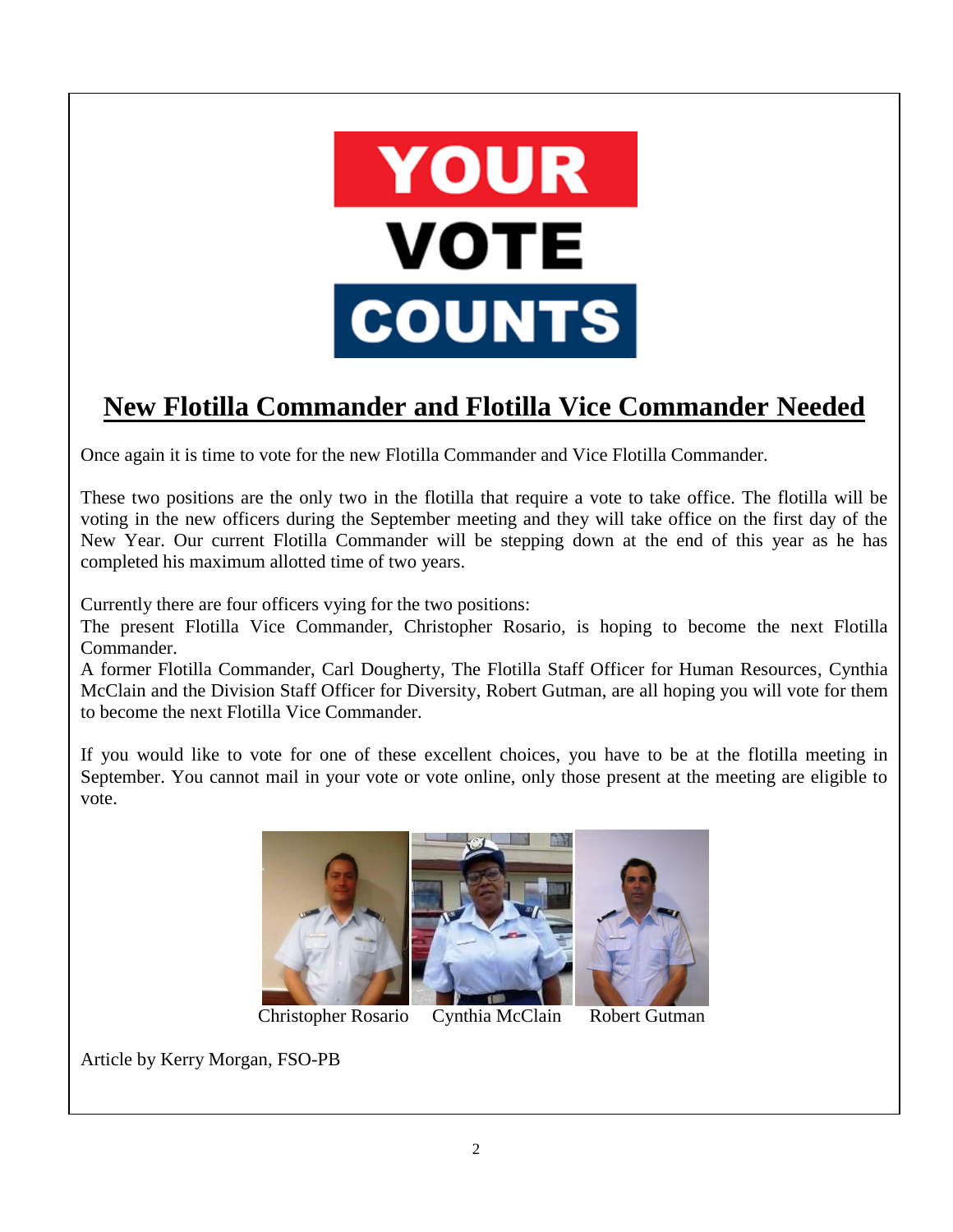#### **Auxiliary History August, September and October**

Coast Guard Day is held every **August 4** to commemorate the founding of the United States Coast Guard as the Revenue Marine on **August 4, 1790**, by then-Secretary of the Treasury Alexander Hamilton.

On **August 23, 1934**, a yachtsman named Malcolm Stuart Boylan sent LT F.C. Pollard a letter outlining a basic concept for a Coast Guard reserve: "A Coast Guard Reserve would be an excellent thing to perpetuate its traditions, preserve its entity and, more particularly, to place at the disposal of CG officers, auxiliary flotillas of small craft for the frequent emergencies incident to your duties." A copy of Boylan's letter made its way to Washington, and to the desk of CDR Russell Waesche, an aide to the Commandant of the Coast Guard. Waesche saw merit in the idea, but it languished for some five years.

Public Law 451 passed by the Congress in **September, 1945**, added owners of aircraft and radio stations to the list of those eligible for membership in the Auxiliary.

Signalman 1st Class Douglas Albert Munro, is the only Coast Guardsman awarded the Medal of Honor. On **September 27, 1942**, Signalman Douglas Munro died at Guadalcanal. Signalman Munro was killed while rescuing 500 Marines from a beach while under heavy fire. When asked previously why he wanted to join the Coast Guard, Munro said "Because the Coast Guard is focused on saving lives, not taking them" and at Guadalcanal that is exactly what he did.

**October 5, 1938**-The newly established "Coast Guard Reserve" (what would become the Coast Guard Auxiliary) enrolled its first members.

Information obtained from: [https://www.uscg.mil/Our-](https://www.uscg.mil/Our-Organization/Auxiliary/Administration/Auxiliary-History/)[Organization/Auxiliary/Administration/Auxiliary-History/](https://www.uscg.mil/Our-Organization/Auxiliary/Administration/Auxiliary-History/)

## **Know your Knot Running Bowline** The **sheet bend** is a knot that joins two ropes together. The sheet bend is related in structure to the bowline. Information on how to complete these knots and many more can be found on: [https://www.animatedknots.com/com](https://www.animatedknots.com/complete-knot-list) [plete-knot-list](https://www.animatedknots.com/complete-knot-list) **Did You Know**

29,000 rubber ducks were lost at sea in 1992, and are still being found



For more information on the world's oceans, please visit: [http://ocean-expeditions.com/ocean](http://ocean-expeditions.com/ocean-facts/)[facts/](http://ocean-expeditions.com/ocean-facts/)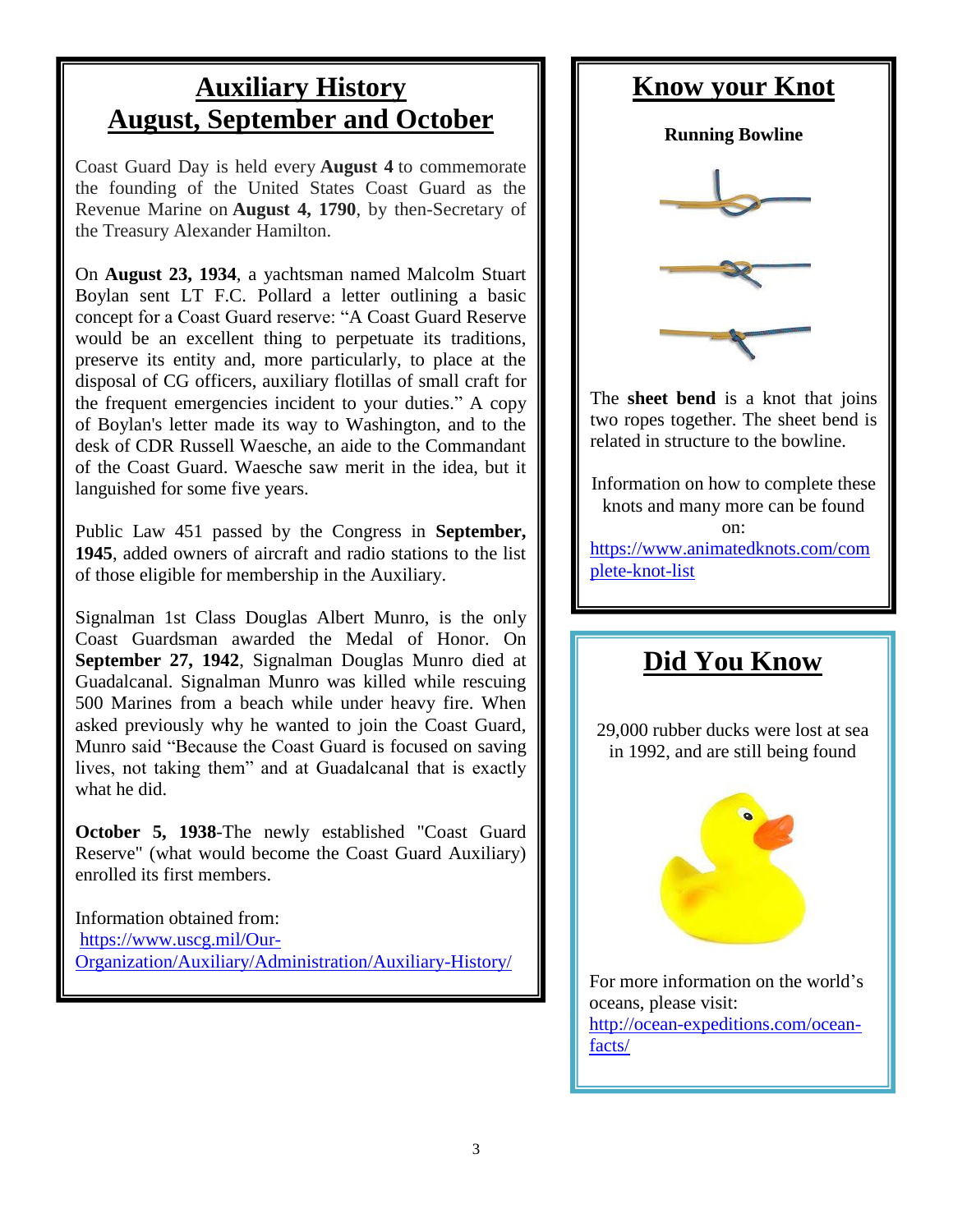#### **Uniform of the Day**

#### Religion in Uniform

Religious apparel is defined as articles of clothing worn as part of a doctrinal or traditional observance of the religious faith practiced by the member

Auxiliarists may wear religious apparel while in uniform, providing that the religious apparel, other than religious headgear, is not visible, that the wearing of the religious apparel does not interfere with their performance of duty, and does not interfere with the fit of any article of the uniform or the Auxiliarists appearance in uniform. For most of us this may not mean anything but for those who check their teammates uniforms when they are on duty or at meetings, remember the Auxiliarist may be allowed to wear that item under their shirt or cap so don't just insist they change into the correct uniform, they may already be in it. An Auxiliarist may be asked by anyone in the chain of leadership to provide objective and verifiable

information describing the relationship between the article of clothing and the doctrinal or traditional observance of the religious faith practiced by the Auxiliarist. The Auxiliarist needs to realize that the person asking may not know about their religion and only wants to ensure the unit looks professional. In most cases talking about the item and how it is a part of that religion may be enough.

Religious headgear is defined as personal head coverings worn as part of the doctrinal or traditional observance of the religious faith practiced by the Auxiliarist. Auxiliarists may wear religious headgear while in uniform provided that the headgear meets the following criteria:

- 1. Must be black or match the hair color of the wearer.
- 2. Must be of a style and size that it can be completely covered by, and not interfere with the wearing or appearance of any uniform headgear, whether or not the uniform headgear is being worn.
- 3. Cannot interfere with the proper wear or functioning of protective clothing or equipment.
- 4. Cannot bear any writing, symbols, or pictures, including writing of images woven into the fabric or the headgear.
- 5. Shall not be worn in place of uniform headgear when such uniform headgear is required in accordance with current Coast Guard uniform regulations.
- 6. Cannot cover any portion of the face or forehead.

The religious item seen by most is jewelry bearing religious inscriptions or images. These items are allowed to be worn, subject to the general applicable uniform regulations for jewelry that is not of a religious nature. Primarily this means you can wear a necklace with a religious image on it as long as it is inside the uniform and not visible.

Article by: Kerry Morgan, FSO-PB Information obtained from Uniform Regulations, COMDTINST M16790.1G, Chapter 10

## **4 th Cornerstone**

Congratulations to all members of the flotilla who received awards over the last three months.

If you are unable to attend the flotilla monthly meeting in person, please consider attending remotely. Simply click on the link provided every month and keep abreast of all that is going on in your flotilla. The link is emailed to all members 15 minutes before each monthly meeting.

More information about Auxiliary uniforms will be published each month. If you have any questions about the uniform please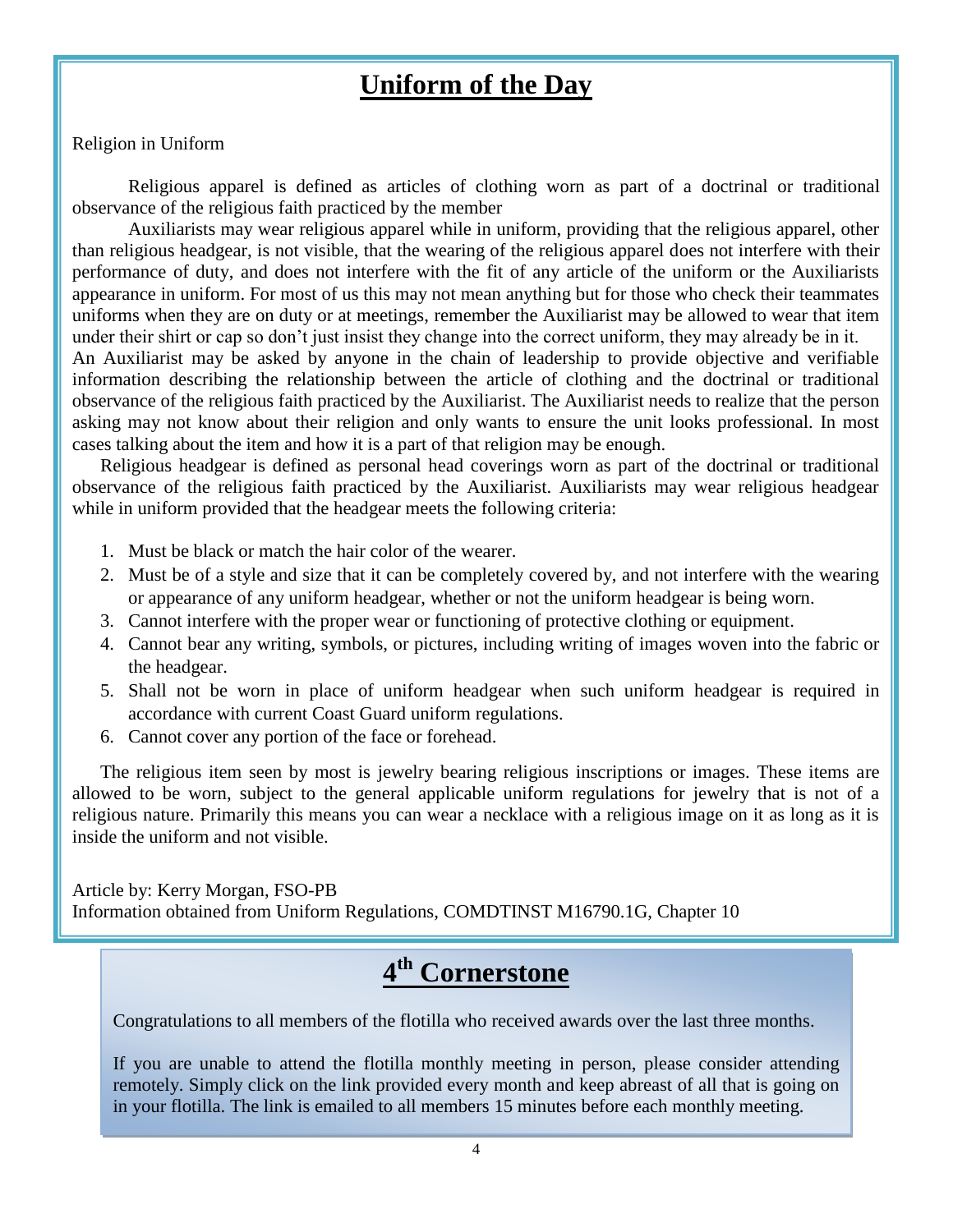

## **COMMANDER'S CORNER**

#### **Packing a "Go Bag" for Emergency Situations…**

Every day the news is filled with stories of a quick moving fire, an earthquake close to us, and a bridge collapse that is going to make your commute to work a nightmare. What would we pack with us if we needed to leave our house quickly? Sentimental photos? Artwork? Look around your home and wonder…what can I afford to lose.

According to FEMA, evacuations are pretty common in the United States. Aside from natural disasters such as fires, earthquakes and hurricanes, people are often told to leave their homes due to transportation and industrial accidents. Here's how to prepare an evacuation **"go bag"** that you can quickly grab in case you ever need to evacuate.

**Choose a bag.** Each member of the family should have his or her own. Start with a backpack or a nylon camper's laundry bag with a drawstring.

**Take photos of all the rooms in your home, along with all your valuables.** Store these photos on a cloud server, and back them up on a flash drive.

**Scan all your important documents, and save them on a flash drive.** You could also save them onto a cloud server if you have an encryption service you trust.

#### **These documents include but are not limited to**:

- 1) Driver's license
- 2) The deed to your house
- 3) Your will and/or trust
- 4) Proof of insurance
- 5) Medical records
- 6) Passports
- 7) Social security cards
- 8) Birth certificates
- 9) A list of personal contacts with their addresses and phone numbers
- 10) Your kids' immunization records
- 11) Your pet's paperwork for vaccinations and medical history
- 12) Include the flash drives of your photos and important documents in your bag.

**Keep essential supplies in your car to help you get by for a few days.** This includes water (one gallon per person per day), non-perishable food, a first-aid kit, a flashlight, batteries, clothes, diapers and pet supplies. Ready.gov has a full [emergency kit checklist](https://www.ready.gov/build-a-kit) that you can download.

Be ready for emergencies, remember Semper Paratus

Article by: Denver Drieberg, Flotilla Commander